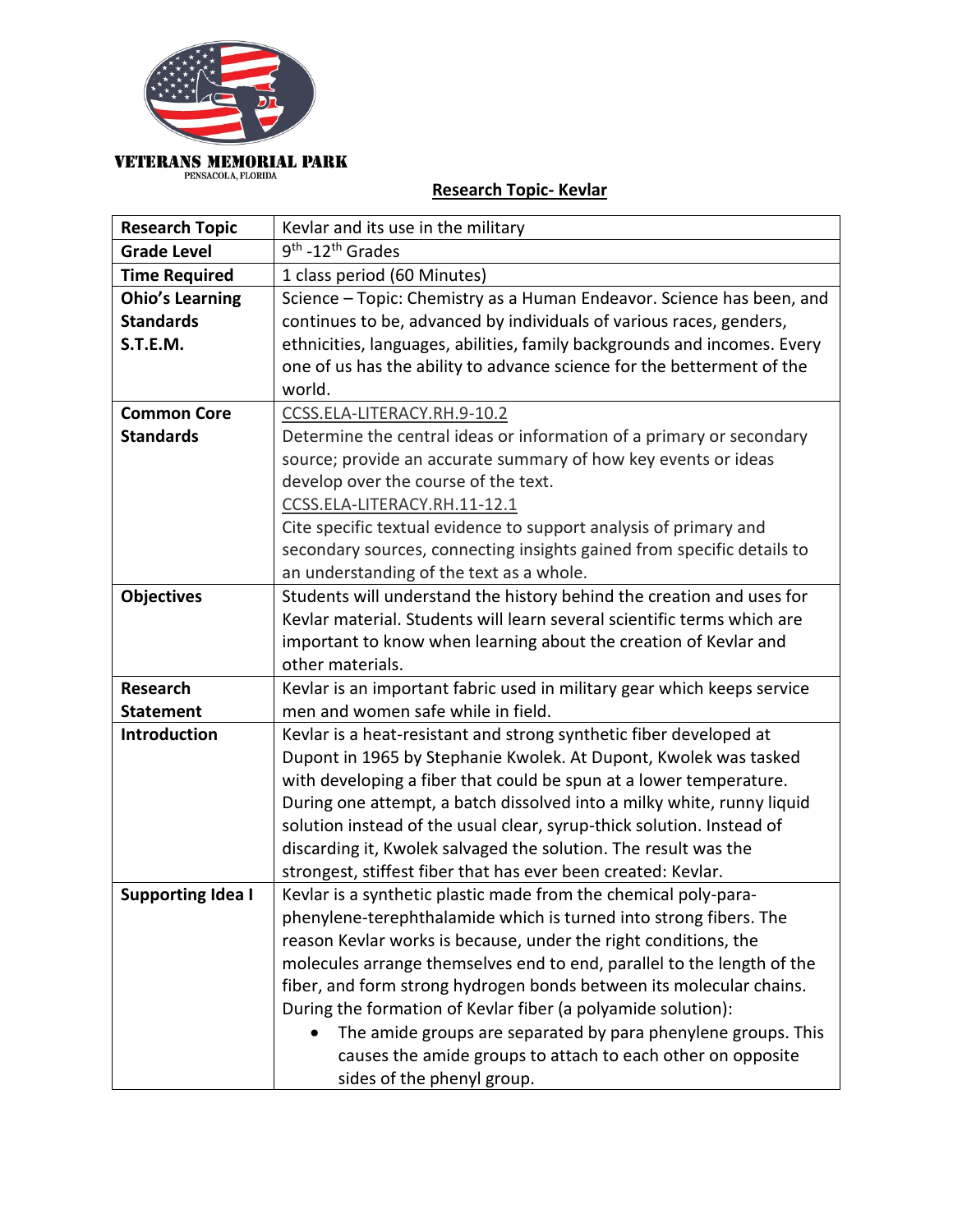|                            | The separation of amide groups by large phenyl groups causes                   |
|----------------------------|--------------------------------------------------------------------------------|
|                            | polymers to nearly always form a trans conformation which                      |
|                            | causes the groups to become too large to fit on the same side of               |
|                            | a bond.                                                                        |
|                            | When all monomers connect in a trans conformation, a long                      |
|                            | straight chain is formed creating an ideal fiber.                              |
|                            | The reason Kevlar is so strong is because it forms an unusually regular        |
|                            | structure created from Hydrogen bonding. Even the weakest form of              |
|                            | Kevlar is stronger than steel yet only half as dense.                          |
| <b>Supporting Idea II</b>  | Kevlar is a well-known component of personal body armor used in                |
|                            | combat helmets, ballistic face masks, and ballistic vests. The PASGT           |
|                            | helmet and vest used by United States military forces, use Kevlar as a         |
|                            | key component in their construction. Other military uses include               |
|                            | bulletproof face masks and spall liners used inside armored fighting           |
|                            | vehicles to protect the crews from fragments (spalls) generated during         |
|                            | impact. Nimitz-class aircraft carriers use Kevlar reinforcement in vital       |
|                            | areas. Civilian applications include: high heat resistance uniforms worn       |
|                            | by firefighters, body armor worn by police officers, security, and police      |
|                            | tactical teams such as SWAT.                                                   |
| <b>Supporting Idea III</b> | Kevlar is not like cotton-it cannot be made by simply combining the            |
|                            | right raw materials. It is a proprietary material made only by the             |
|                            | DuPont <sup>™</sup> chemical company and it comes in two main varieties called |
|                            | Kevlar 29 and Kevlar 49. Kevlar 29 is used in the manufacture of body          |
|                            | armor for lightweight military vehicles. It was selected because it is         |
|                            | lightweight and withstands attack from RPGs. Kevlar 49 is used for             |
|                            | specialist boat hulls and in the aerospace industry. It is popular for boats   |
|                            | because it is lightweight and can withstand a considerable amount of           |
|                            | force, tensile stress, and impact. Hulls manufactured from traditional         |
|                            | materials, such as fiberglass, are limited in their resistance to forces and   |
|                            | stress.                                                                        |
| Conclusion                 | It is important to keep our servicemen and women safe when they are            |
|                            | in uniform. Kevlar is one of the strongest materials in the world that can     |
|                            | protect them against enemy fire. Advancements in the production of             |
|                            | such materials is critical to our military.                                    |
| <b>Resources</b>           | Kevlar                                                                         |
|                            | Author: Chris Woodford<br>$\bullet$                                            |
|                            | Published: July 12, 2019.                                                      |
|                            | Link: https://www.explainthatstuff.com/kevlar.html                             |
|                            | Women in Chemistry: Stephanie Kwolek                                           |
|                            | Author: Science History Institute                                              |
|                            | Published: Sep 10, 2012                                                        |
|                            | Link: https://www.youtube.com/watch?v=L1pepaAdkWA                              |
|                            |                                                                                |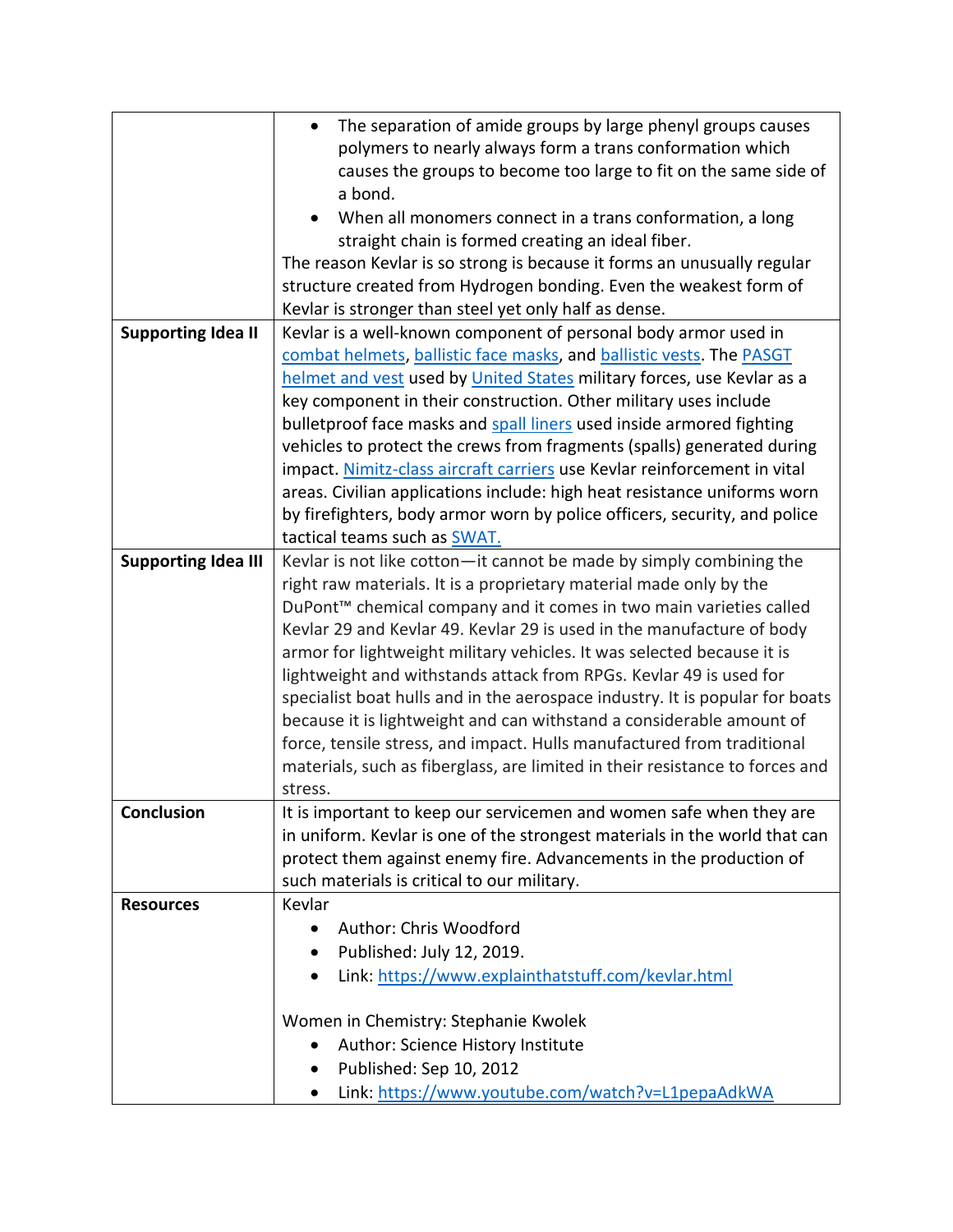|                          | Time: 16:33                                                                           |
|--------------------------|---------------------------------------------------------------------------------------|
|                          | Watch In Slow-Motion As Kevlar Fibers Are Put To The Test                             |
|                          | Author: Science Channel                                                               |
|                          | Published: June 8, 2017                                                               |
|                          | Link: https://www.youtube.com/watch?v=ybgMEjl9j-g                                     |
|                          | Time: 2:41                                                                            |
| <b>Visual Thinking</b>   | Visual Thinking Strategies transform the way students think and learn                 |
| <b>Strategies</b>        | by providing training and curriculum for people to facilitate discussions             |
|                          | of visual art that significantly increase student engagement,                         |
|                          | performance, and enjoyment of learning.                                               |
|                          | https://vtshome.org/about/                                                            |
| <b>Assignment</b>        | Have students take 3-5 minutes to look at the images.                                 |
|                          | 1. Ask students to describe what they see in the images.                              |
|                          | 2. Ask students what more they can tell you about the images.                         |
| <b>Assessment</b>        | 3. Ask why?<br>Using visual cues, students should observe and discuss people, the way |
|                          | individuals are dressed, the activity of individuals, if individuals look             |
|                          | familiar, landscapes, backgrounds, etc. Students should be able to                    |
|                          | articulate what they see in each image using visual thinking strategies.              |
| <b>Critical Thinking</b> | 1. How has technology in body armor evolved over time to keep                         |
| <b>Questions</b>         | soldiers safe?                                                                        |
|                          | 2. Are there any other scientific discoveries you can think of which                  |
|                          | were discovered by accident?                                                          |
| <b>Images</b>            |                                                                                       |
|                          |                                                                                       |
|                          |                                                                                       |
|                          |                                                                                       |
|                          |                                                                                       |
|                          |                                                                                       |
|                          |                                                                                       |
|                          |                                                                                       |
|                          |                                                                                       |
|                          |                                                                                       |
|                          |                                                                                       |
|                          |                                                                                       |
|                          |                                                                                       |
|                          |                                                                                       |
|                          |                                                                                       |
|                          |                                                                                       |
|                          |                                                                                       |